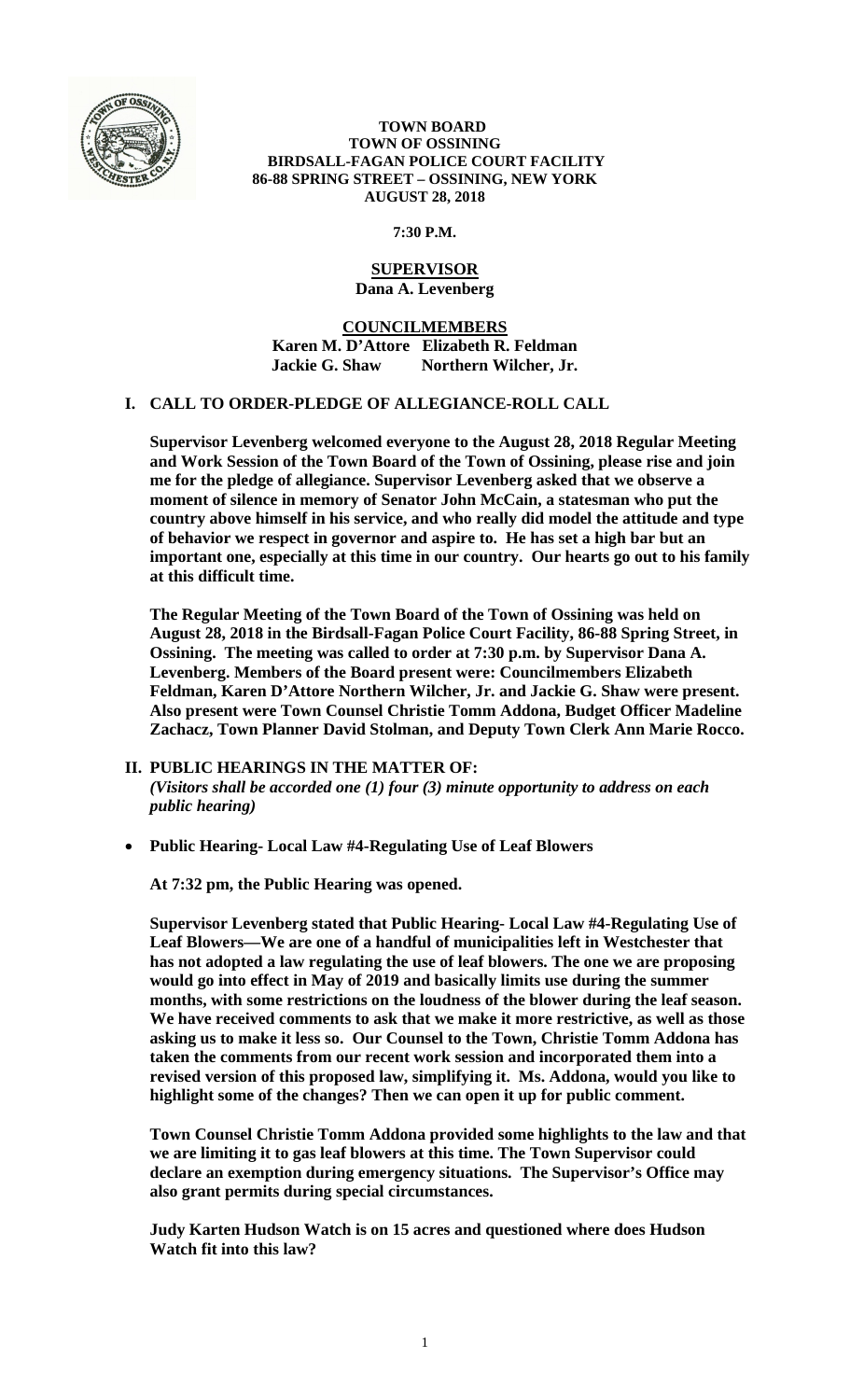**Town Counsel Christie Tomm Addona said we will need to think about properties like this and see where they fit in.** 

**Judy Karten stated that the property does require a lot of maintenance. We would like very much to ask for a provision to exclude Hudson Watch. Ms. Karten explained that we have a lot of trees and grass clippings and we have a company that takes 2 days to clean up bad weather.** 

**Supervisor Levenberg suggested mulching in place as an alternate technique and the Town has been taking advantage of this method in the Parks Department. There are two factors that come into play with this law, 1. Noise and 2. Environmental.** 

**Donna Sharratt Morningside Dr. thanked the Board, Consultants, and lawyers for all their work on this law. Ms. Sharratt agreed that mulch mowing would be a great solution. Leaf Blowers is bad for the soil and it is not good to breathe in the smoke and agrees with the use of electric leaf blowers. Ms. Sharratt suggested that we educate the schools regarding this law.** 

**Scott Gallery Revolutionary Road and owns a landscaping business. Mr. Gallery questioned the Board if this is for an environmental and noise issue then why are we using leaf blowers in the Parks and in the municipality?** 

**Colin Gribbin Murray Lane stated that he will break this law between 20 and 50 times per day and questioned to enforce this law how many more officers will you need to hire and at what cost? Mr. Gribbin stated that if he receives a summons, he will give the summons to his client to pay. The DEC requires us to blow off all hardscapes after each application.** 

**At 7:47 p.m., Councilmember Wilcher moved and it was seconded by Councilmember D'Attore that the Public Hearing be adjourned to September 12, 2018.** 

**Public Hearing- Local Law #5-Accessory Apartments** 

**At 7:47 pm, the Public Hearing was opened.** 

**Supervisor Levenberg stated that Public Hearing- Local Law #5-Accessory Apartments—In response to a request from our building inspector, we decided to address accessory apartments again. We know it had been brought up a few years ago, but we think there is still a need for this local law to be expanded. The town already allows very limited sized apartments in primary structures. This new law would allow someone to add to an accessory y structure, such as a garage, also in rather limited fashion, only 800 square feet or 33% of the total square feet of the living space, whichever is less. The zoning board would also still have the ability to say no if they believe there are too many of these in a particular area. David Stolman, our planner, is here as well.** 

**Mr. Stoleman advised that a dwelling with a two family apartment is not an accessory home. The home with the accessory apartment still needs to maintain the appearance of a single family home, there can only be one entrance on the front or on the front side of the principle building all other entrances will be on the side or the rear. The size of the apartment can only be a maximum of 2 bedrooms.** 

**At 7:52 p.m., Councilmember Wilcher moved and it was seconded by Councilmember Feldman that the Public Hearing be adjourned to September 12, 2018.** 

**Public Hearing- Local Law #6-Solar Energy** 

**At 7:52 pm, the Public Hearing was opened.**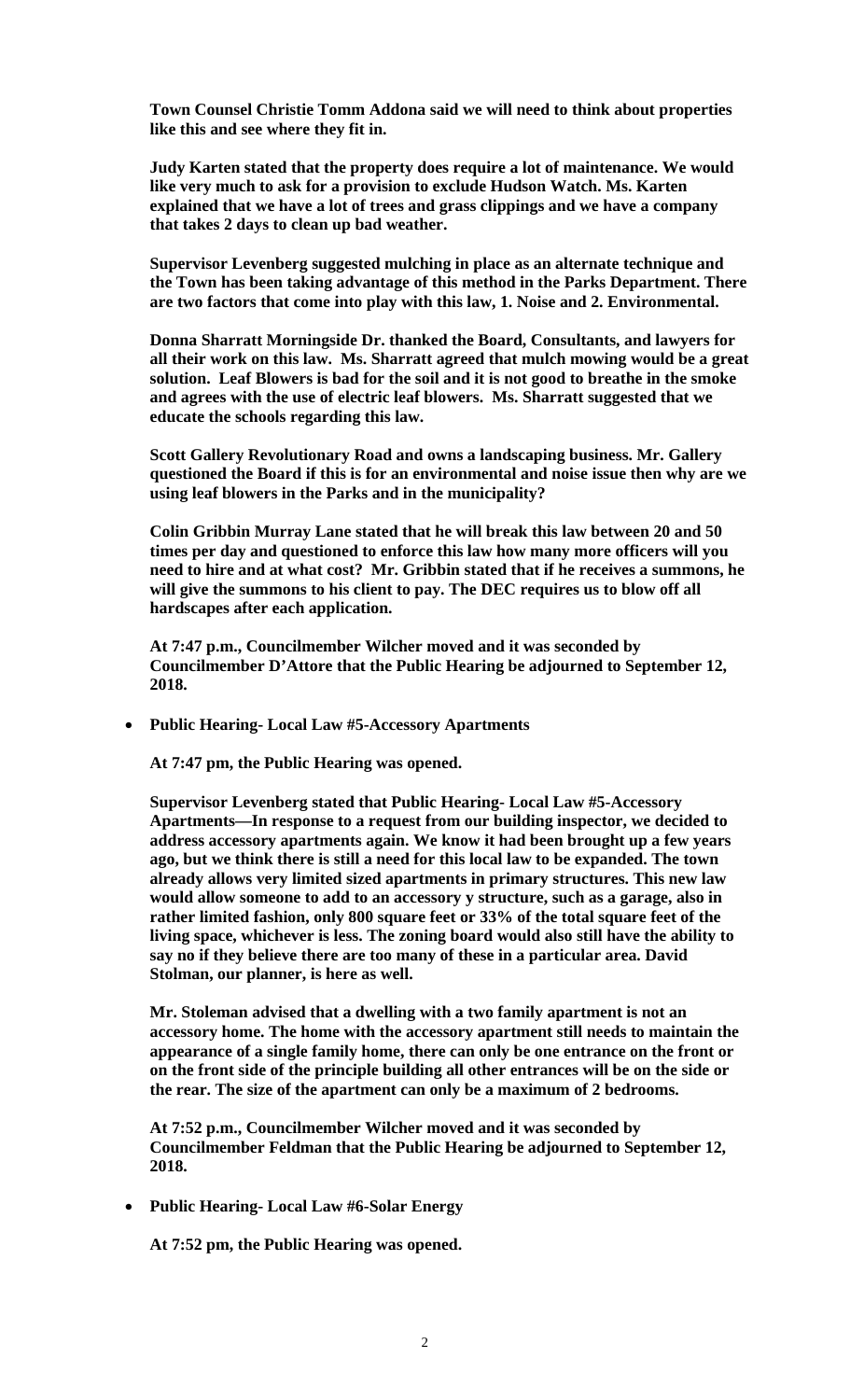**Supervisor Levenberg stated that Public Hearing- Local Law #6-Solar Energy— Again, we are somewhat behind the eight ball on this one. Many municipalities in the county have adopted the State's recommended uniform solar code to make it easier for people and businesses to make the choice to switch to solar. There are three levels of solar we are trying to work into the code: roof mounted, ground mounted, and solar farms. Each of them has restrictions specific to the benefits and potential detriments that could occur with their installation. As it happens there are a few companies that are interested in some parcels of land in the Town that are zoned residential for possible development as a solar farm. I have heard comments that the Town is advocating clear cutting wooded parcels so we can have solar farms. That is a misrepresentation. We are certainly in the process of considering what, if anything, could work on parcels that are zoned residential. I am hoping the same people who are advocating for us to be considerate of the overcrowding in our schools will also consider the options a developer might have, to build more homes, which would of course require quite a lot of trees to be cut, versus building a solar farm with minimal impact on roads, infrastructure or schools, and of course having the other benefit of providing sustainable energy. We understand trees would be coming down with any sort of currently zoned development, so this is another option we believe we should consider.** 

**Mr. Stoleman discussed some of the key components of the proposed code and the 3 types of solar energy systems. Tier 1 –Roof mounted solar energy systems. Tier 2 small mounted energy system and these would be subject to site plan approval. Tier 3-Larger solar energy system such as a solar farm. Tier 1 would be allowed in all the various zoning districts and no minimum lot size. Tier 2- would be allowed in all the zoning districts and there is a minimum lot size for the zoning district. There are many standards that can be used to protect the environment.** 

**Wendy Masserman Morningside court. Ms. Masserman is in favor of solar energy and For Kids Only has had solar energy since 2011. Ms. Masserman expressed her concerns about a solar company that would like to build a solar farm on Somerstown Road. Ms. Masserman is asking the Town to stand firm on the tree code and the steep slope code. This particular property is filled with trees and steep slopes. Ms. Masserman want to make sure that the codes that are passed are made to protect the residence.** 

**Donna Sharratt is concerned about changing the laws are relaxing the tree law.** 

**Donna Sharrett shared the following comments:** 

**Dear Supervisor Levenberg and Town Board members,** 

**Please consider my following comments in addition to my previously submitted comments for the public hearing for the proposed solar legislation. These additional comments respond to comments made regarding a proposed solar farm on 90 Somerstown Road (& 94 Somerstown Road) during the August 7, 2018 public hearing:** 

**1. "Solar reduces more carbon emissions that is absorbed by a similarly sized forest"** 

**This statement ignores the full benefit of trees. To accurately compare the value of trees to the value of solar many additional factors should be considered:** 

**Trees reduce air pollution, produce oxygen, provide habitat to insects, birds and migratory bats and birds, stabilize soil, reduce stormwater runoff and reduce nighttime temperatures which will be of increasing importance with climate change.** 

**Excerpt from: https://pubs.ext.vt.edu/420/420-181/420-181.html "***Trees provide ecological services that include 1) reduced air pollution, 2) storm-water control, 3) carbon storage, 4) improved water quality, and 5) reduced energy consumption.*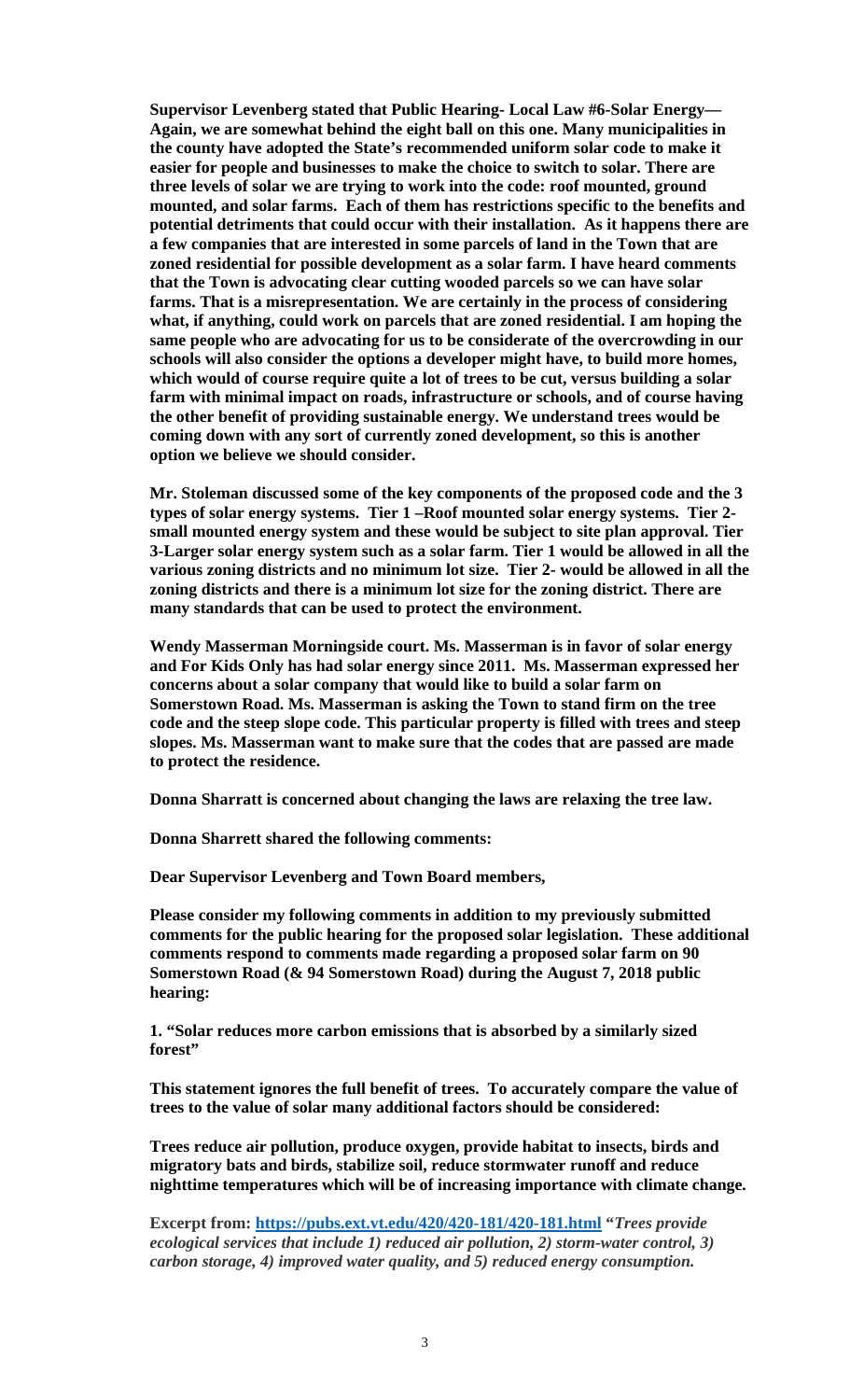*Trees reduce air pollution by trapping particulate matter in their leafy canopies and by absorbing noxious pollution into their leaves. The particulate matter is eventually washed away with rain. Absorbed pollutants are incorporated into the soil after leaf fall where they are broken down by microbes. These actions reduce human health problems related to air pollution. Tree canopies also intercept large amounts of rain, reducing the amount of runoff that is discharged into streams and rivers and extending the time that a watershed has to absorb rainfall. This reduces flooding and erosion. As trees grow they accumulate biomass that absorbs carbon and nutrients, locking them into a biological cycle that keeps them out of the atmosphere and hydrosphere. The storage of carbon reduces the greenhouse effect that is linked to problems of global climate change. Absorbed nutrients stay out of water bodies where they would otherwise harm fish and other aquatic species.*

*In summer, trees ameliorate climate by transpiring water from their leaves, which has a cooling effect on the atmosphere. At night, when the earth radiates heat back into space, temperatures often drop to the cooling or dew point, when water vapor, some of which is produced by trees during the daytime, condenses. This releases latent heat back into the atmosphere. When groups of trees intercept sunlight and use it for photosynthesis, they shade roads, buildings, and other structures, and they help reduce energy consumption."*

**The carbon footprint to manufacture, ship, and depose of solar panels should also be considered in the tree protection v. solar debate.** 

**2. Substitution of shrubs for removed trees/Planning Board to be given the authority to ease tree replacement requirements:** 

**While shrubs are not a replacement for trees, they are very beneficial to insects and birds for both food and habitat. However, substitution of shrubs for trees would have to be thoroughly analyzed as to the replacement for the full eco-service loss of the trees as mentioned above, and consider that many birds require tall trees, particularly predatory birds and bats. The Hudson River corridor is a bird and bat migratory route. Habitat value and eco services must be extensively analyzed prior to any replacement approvals. These considerations are not part of the current Planning review process, to my knowledge.** 

**No exemptions to the tree code should be made for solar installations. As the Tree Protection code is written, only a 50% replacement of trees based on diameter is required. This seems to generously favor the developer at the expense of our town's tree canopy.** 

**3. Re: wildflower plantings ability to absorb rainwater during less than heavy rain events:** 

**We experience many severe rain events. Climate change models predict that the precipitation in the Northeast will be increasingly frequent and severe. Wildflowers planting under solar is fantastic and should be encouraged. These plantings are not however a replacement for removed trees.** 

 **4. Re: the request to eliminate the snow removal requirement:** 

**Lightning strikes/fire potential exists during times of snow coverage. Accessible roads would expedite fire department response times, particularly in the years with heavy snowfall that has frozen in place.** 

**5. The lead in solar set by Massachusetts- using already tree-less areas for solar installation:** 

**Following the lead set by Massachusetts, solar installations in parking areas and other areas that do not reduce tree canopy should be sought. As example:**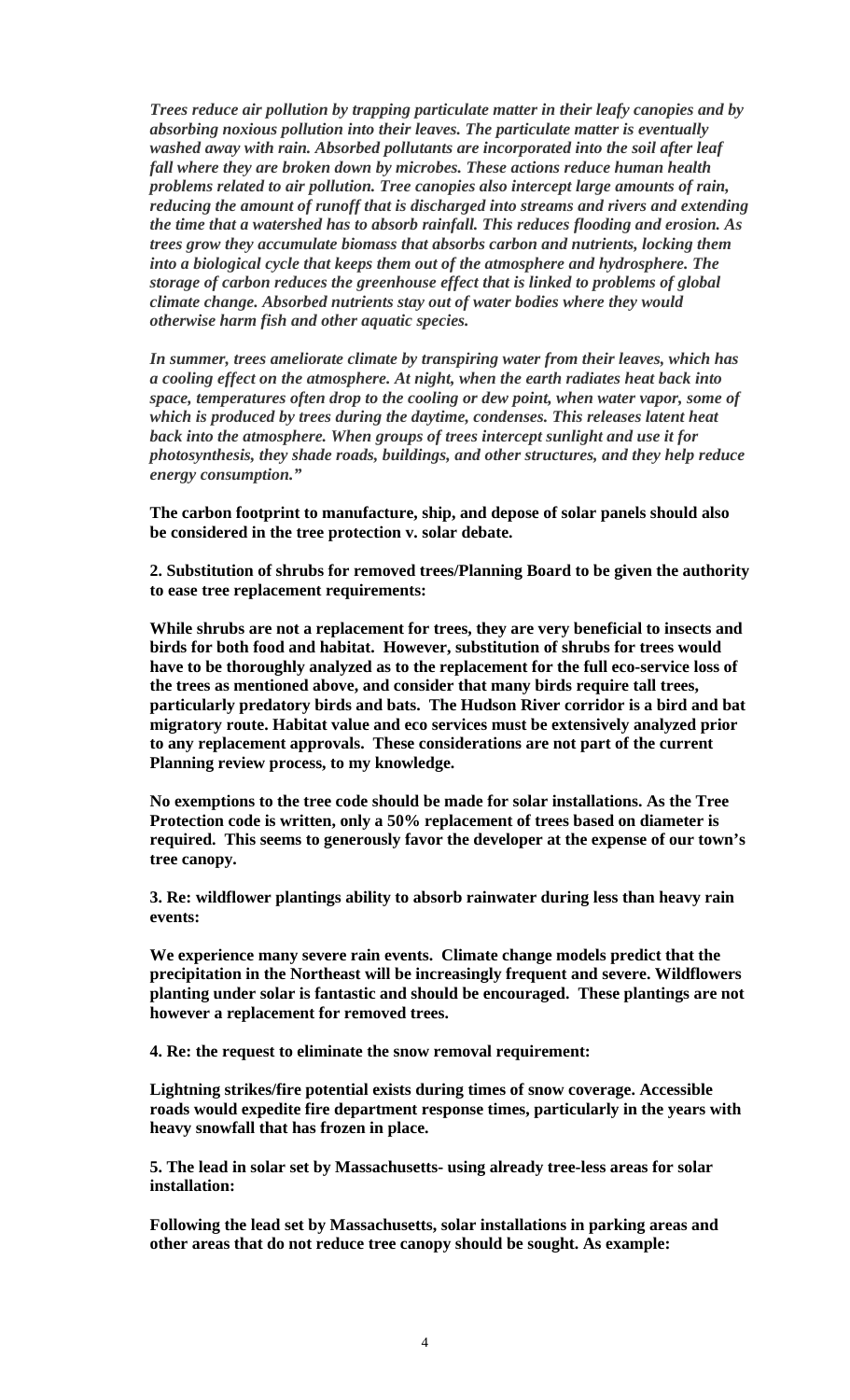**https://www-patriotledgercom.cdn.ampproject.org/v/www.patriotledger.com/news/20180222/south-shorembta-lots-to-get-solarcanopies?template=ampart&amp\_js\_v=0.1&usqp=mq331AQGCAEoATgA#origin= https%3A%2F%2Fwww.google.com&prerenderSize=1&visibilityState=prerender &paddingTop=54&p2r=0&horizontalScrolling=0&csi=1&aoh=15345252671657&vi ewerUrl=https%3A%2F%2Fwww.google.com%2Famp%2Fwww.patriotledger.co m%2Fnews%2F20180222%2Fsouth-shore-mbta-lots-to-get-solarcanopies%253ftemplate%3Dampart&history=1&storage=1&cid=1&cap=swipe%2 CnavigateTo%2Ccid%2Cfragment%2CreplaceUrl** 

 **6. The ZBA recommendation to allow solar farms to the GB district:** 

**Recently, setbacks between GB and residential properties were only minimally increased from 15 feet to 20 feet due to what was described as the very narrow corridor of the GB district. How then would it be possible to have 100-foot setbacks between a solar farm and residential properties? The need for the 100-foot setback between Tier 3 solar installations and residential should be required for all residential zones, with no exemptions made for installations in the GB district which borders residential properties. Are there any properties in the GB district that are even large enough to be financially beneficial for a solar farm? How does the inclusion of a utility company in the GB district meet the goals of the comprehensive plan for the GB district?** 

 **Thank you for considering my comments.** 

**Donna Sharrett Cc: Mitzi Elkes, EAC Chairperson Suzi Ross, Green Ossining Chairperson** 

**Kwan Stambaugh feels that there is an opportunity to talk to other municipalities about sustainability and his concern was with the Tier 3 piece. Would like to Board to be mindful of the balance and we have codes for a reason and hopes the Board will enforce them.** 

**Councilmember Feldman stated that she is not interested in changing the tree codes.** 

**Supervisor Levenberg reminded residents that these are private parcels and owners may want to sell.** 

**Councilmember D'Attore commented on our energy needs and land that is available.** 

**Supervisor Levenberg would like to find a good balance that looks at all of the needs for the Town.** 

**At 8:10 p.m., Councilmember Feldman moved and it was seconded by Councilmember D'Attore that the Public Hearing be adjourned to September 12, 2018.** 

## **III.ANNOUNCEMENTS**

**Supervisor Levenberg announced the following:** 

**We are winding down the summer this week with our last official scheduled concert of the Summer Waterfront Concert Series. We will have CultureHound, an Ossining High School Graduate--Justin Ciuzio's band, entertaining us at 7:00 and then the Old Mill Singers finishing off our live music event, starting at 8pm this Friday, August 31st.** 

**But wait, there's more! Remember DJCatch1's Dance Party planned for two Friday's back? That got rained out, so we have DJCatch1 coming back with his**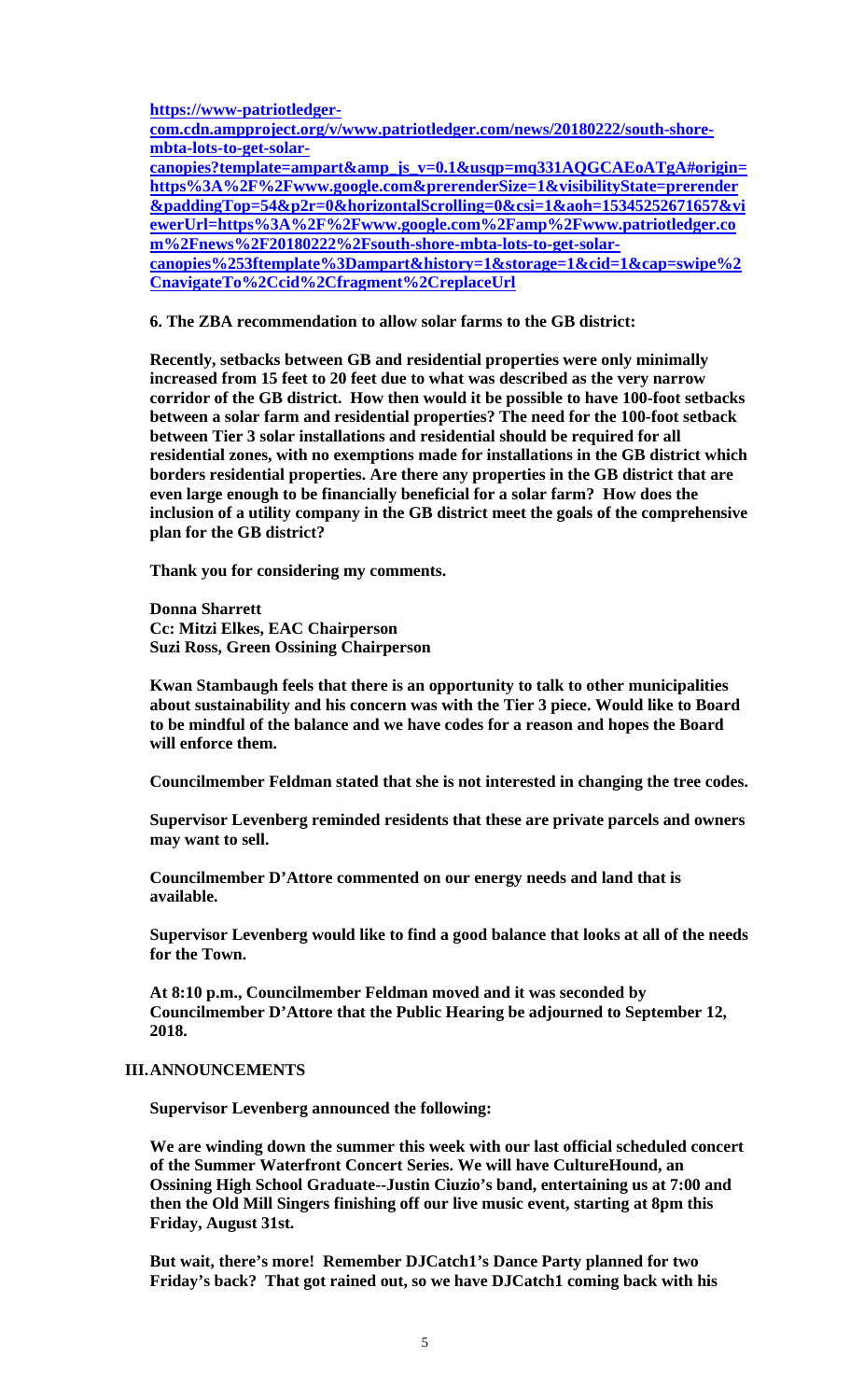**crew Friday, Sept 7th starting at 6:30, following a Mind Body Spirit- Ossining Yoga Session with Tasia Sabatino from Rebel Yoga Studios. She will lead everyone in a**  high powered yoga experience starting at 5:15 on Sept 7<sup>th</sup>, and I can say firsthand **that I know it will be great. It's also a great way for us to highlight one of the most important Ossining Basics - Maximize Love, Manage Stress. We just had an Ossining Basics stakeholder meeting today so we could all refocus around a shared goal, and that goal is to make sure our entire community understands how powerful these five simple truths are to make sure our youngest community members get started on the right foot. Maximize Love, Manage stress, Talk, sing and point (to help little ones start to understand the world through language), count group and compare (to start sharing numbers sense in context), Explore through movement and play (in other words get out, move around, dance and play), and finally, read and discuss stories. These are the Five Basics which, if we all embrace them and remember to engage our babies and toddlers with them at every opportunity, will help us to profoundly shift outcomes for all those are the receiving end of these simple lessons.** 

**And, of course, what better way to Maximize Love and Manage stress than to participate in Yoga and Dancing on September 7th?!! Come one come all!** 

**2018/2019 first half school bills went out in the mail last week and are also available to pay online. We have a new method of paying your tax bills that may be of interest. Frequently, Ossining residents have not had the best luck with delivery of their mail, which is unfortunate on a regular day, but EXTRA bad when it costs you money in the form of a late payment penalty. After Receiver of Taxes Holly Perlowitz and I met with the postmaster in Ossining on numerous occasions, we have worked together to come up with something new. The Ossining Post Office will now have a designated mail slot, available 24/7, for Ossining tax bills (just taxes, meaning Town/County, Village, or School tax payments--** *not* **water or application fees!). If you place your payment into this slot before 5PM on any given day, it will be postmarked for that day at 5PM. If you place your payment into the slot AFTER 5PM on any given day, it will be postmarked for the FOLLOWING day at 5PM. We are looking forward to starting this new program and hope that it will help our residents to rest easy knowing their tax payments will be postmarked timely (just another way to maximize love, manage stress).** 

**Tomorrow morning, August 29th, the Ossining School District will be hosting a Welcome Party for new families with children entering the school district in Ossining on Everett Avenue near Park School, beginning at 9:30AM. There will be lots of local organizations represented, including us, so spread the word and meet some new neighbors!**

**And of course, that leads to the next important point which is that it's just about time for everyone to go back to school! Teacher's start early next week and the kids start showing up a few days later, so if you picked up some speed on our seemingly empty roads, please remember now is the time to slow down. Take some deep breaths and plan your weekends while you wait patiently at lights for students to cross, or behind stopped school buses. Just remember to slow down. Also, we will take up a resolution a little later in our meeting which focuses on attendance and remembering how important it is to show up to school and stay in school.** 

**And if your kids are looking for some extracurricular experiences outside of their school day, or you are, the Fall Recreation Brochure is available online. Right now, it is only available through the Village website, but there are loads of great classes, including all of the new art offerings for children and adults alike at Cedar Lane Arts Center, and a brand new software program to help us get you signed up more easily, so please go to the Villageofossining.org and look for the recreation brochure and get registered! Just another way to help you maximize love and manage stress! The best way to help you be a great parent, if you are one!**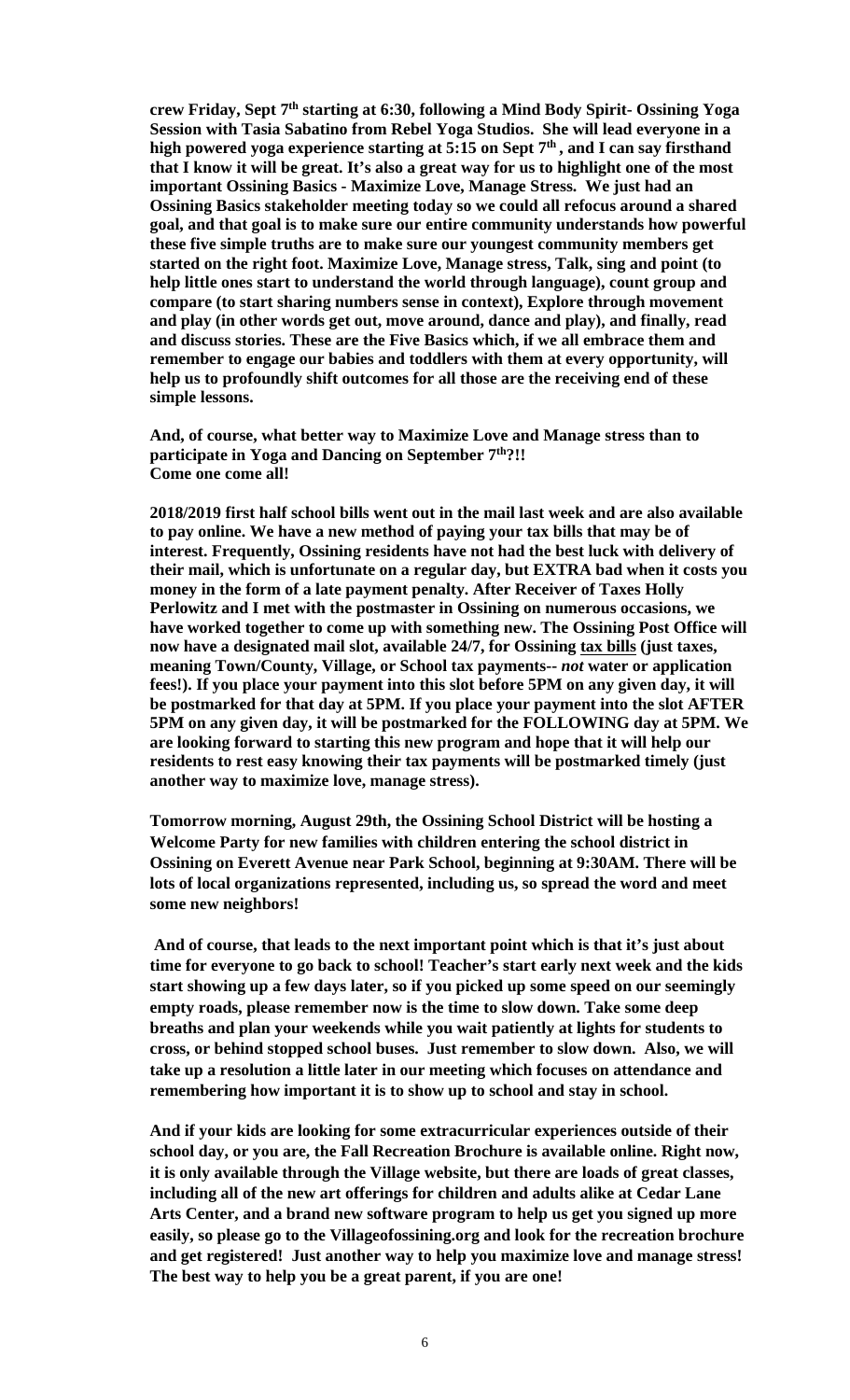**The J.W. Cofield Scholarship Ministry, in partnership with Star of Bethlehem Church, will be holding their "Back 2 School Bash" on Saturday, September 1st between Noon and 3PM. They are looking for backpacks and school supplies-- can you help? Donations can be brought to the church at 304 Spring Street or to IFCA at 138 Spring Street.** 

**On Wednesday, September 5th, come to Shattemuc Yacht Club and hear live music performed by Sarah Browne as part of Ferry Sloops Summer Music Series. Sarah's music is a little bit pop, a smidge country and a tad folksky, and her voice is simply beautiful. This free event begins at 7:30PM. Then on Saturday, September 8th, Ferry Sloops will offer free sails on the Hudson River every hour on the hour between 11AM and 3PM as part of the Hudson Valley Ramble.** 

**September 8th will be a very busy day in Ossining. The Annual Corn Roast is back at the Farmers Market, so get in your last few taste of summer! Also that day? The Ossining Matters 5K/2M Run/Walk! It should be a beautiful day for a romp through Town. Check out www.ossiningmatters.org for some more info about the routes and how to register-- proceeds go to benefit additional programs in the schools which the budget doesn't cover.** 

**September 8th is also Climate Action Day and we are hoping to have two Lime Bikes at the Green Ossining table at the farmers market to showcase what will be possible the following week during the Lime Bike Pop-Up in Ossining from September 15- 21st, all leading up to Car Free Day on September 21st. If you haven't been on a bicycle on the streets in awhile, think about participating in Bike Ossining on September 8th. Put on your helmet, get on your bike and ride over to Market Square to join other residents looking to pedal around and about Ossining. Pedal Peekskill will have some pedal assist demo bikes on hand to try out on our hills. Cyclists of all stripes are welcome to join together for rides around town starting at about 11AM. Go to www.greenossining.org for more info.** 

**That same day, Sing Sing Kill Brewery will unveil their new bike rack – "Ride in, Rack up and Refresh" is their slogan!**

Lobsterfest is right around the corner. From 6-10 on September 8<sup>th</sup> at the Quality **of Life building outside Sing Sing. Be sure to get your tickets now at ossiningchamber.org. Advance ticket sales end on August 31st so sign up now.** 

## **IV.LIAISON REPORTS**

#### **V.DEPARTMENTAL REPORTS**

#### **VI.TOWN BOARD RESOLUTIONS**

#### **A. Approval of Minutes-Special Meeting**

**Councilmember Wilcher moved and it was seconded by Councilmember Feldman that the following resolution be approved.** 

**Resolved, that the Town Board of the Town of Ossining hereby approves the August 21, 2018 minutes of the Special Meeting as presented.** 

 **Motion Carried: Unanimously** 

#### **B. Approval of Voucher Detail Report**

**Councilmember Shaw moved and it was seconded by Councilmember Wilcher that the following resolution be approved.**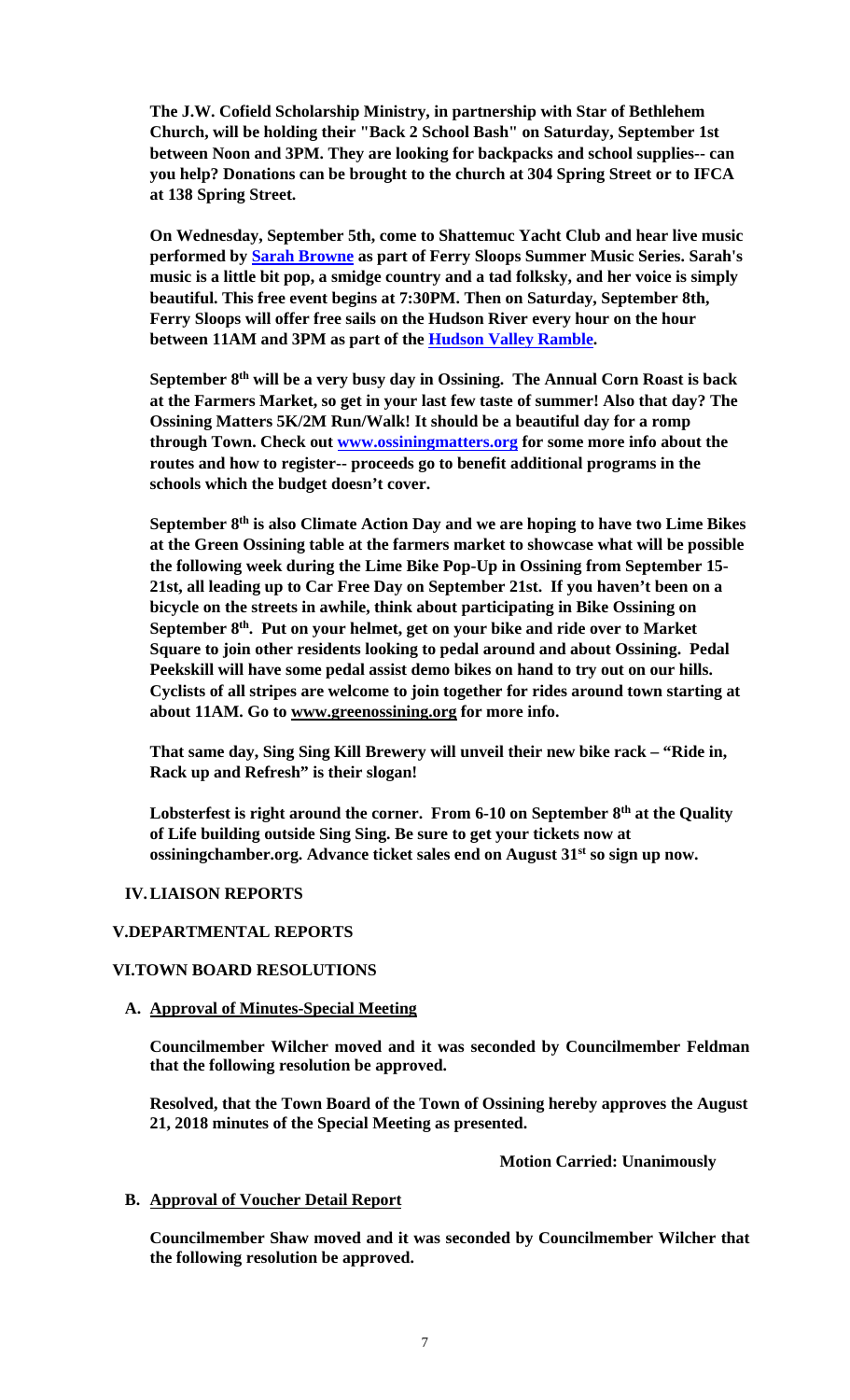**Resolved, that the Town Board hereby approves the Voucher Detail Report dated August 28, 2018 in the amount of \$76,943.96.** 

 **Motion Carried: Unanimously** 

### **C. TAX CERTIORARI Tappan Arms Inc. vs. Town of Ossining**

**Councilmember Wilcher moved and it was seconded by Councilmember Feldman that the following resolution be approved.** 

**WHEREAS, proceedings pursuant to Article 7 of the Real Property Tax Law of the State of New York were instituted by Tappan Arms Inc. against The Town of Ossining, to review the tax assessments made on Petitioner's property located at 35 Morningside Drive, Town of Ossining, and designated on the tax assessment map of The Town of Ossining as Section 90.14, Block 1, Lot 66 for Tax Assessment Years 2012-2016, which proceedings are now pending in the Supreme Court of the State of New York, County of Westchester, under Index No. 65295/12; 65094/13; 66153/14; 66852/15; 63821/16; and 65043/17; and** 

**WHEREAS, the above Petitioner has agreed to a compromise and settlement of such proceedings, subject to the approval of the Town Board, correcting and reducing the assessed valuation of its real property and improvements, as follows:** 

**Tappan Arms Inc. 35 Morningside Drive, Town of Ossining, N.Y. Section 90.14- 1-66** 

| <b>Assessment Year Tax ID No.</b><br><b>Value</b> |            | <b>Original Assessed Value</b> | <b>Reduction</b> | <b>Final Assessed</b> |
|---------------------------------------------------|------------|--------------------------------|------------------|-----------------------|
| 2012                                              | 90.14-1-66 | \$89,600                       | \$18,840         | \$70,760              |
| 2013                                              | 90.14-1-66 | \$89,600                       | \$10,975         | \$78,625              |
| 2014                                              | 90.14-1-66 | \$89,600                       | \$14,630         | \$74,970              |
| 2015                                              | 90.14-1-66 | \$89,600                       | \$11,630         | \$77,970              |
| 2016                                              | 90.14-1-66 | \$1,592,700                    | \$142,700        | \$1,450,000           |
| 2017                                              | 90.14-1-66 | \$1,592,700                    | \$142,700        | \$1,450,000           |

### **WHEREAS, any and all refunds necessitated by said settlement will be made without interest; and**

**WHEREAS, the Town Board, upon the recommendation of the Assessor, concurred by The Counsel to The Town, finds the proposed settlement appropriate and in the best interest of the Town of Ossining; now therefore it is** 

**RESOLVED, that settlement of the proceedings, on the terms set forth herein, is hereby accepted and approved, subject to the approval of the Supreme Court, Westchester County, wherein such proceedings are pending; and it is further**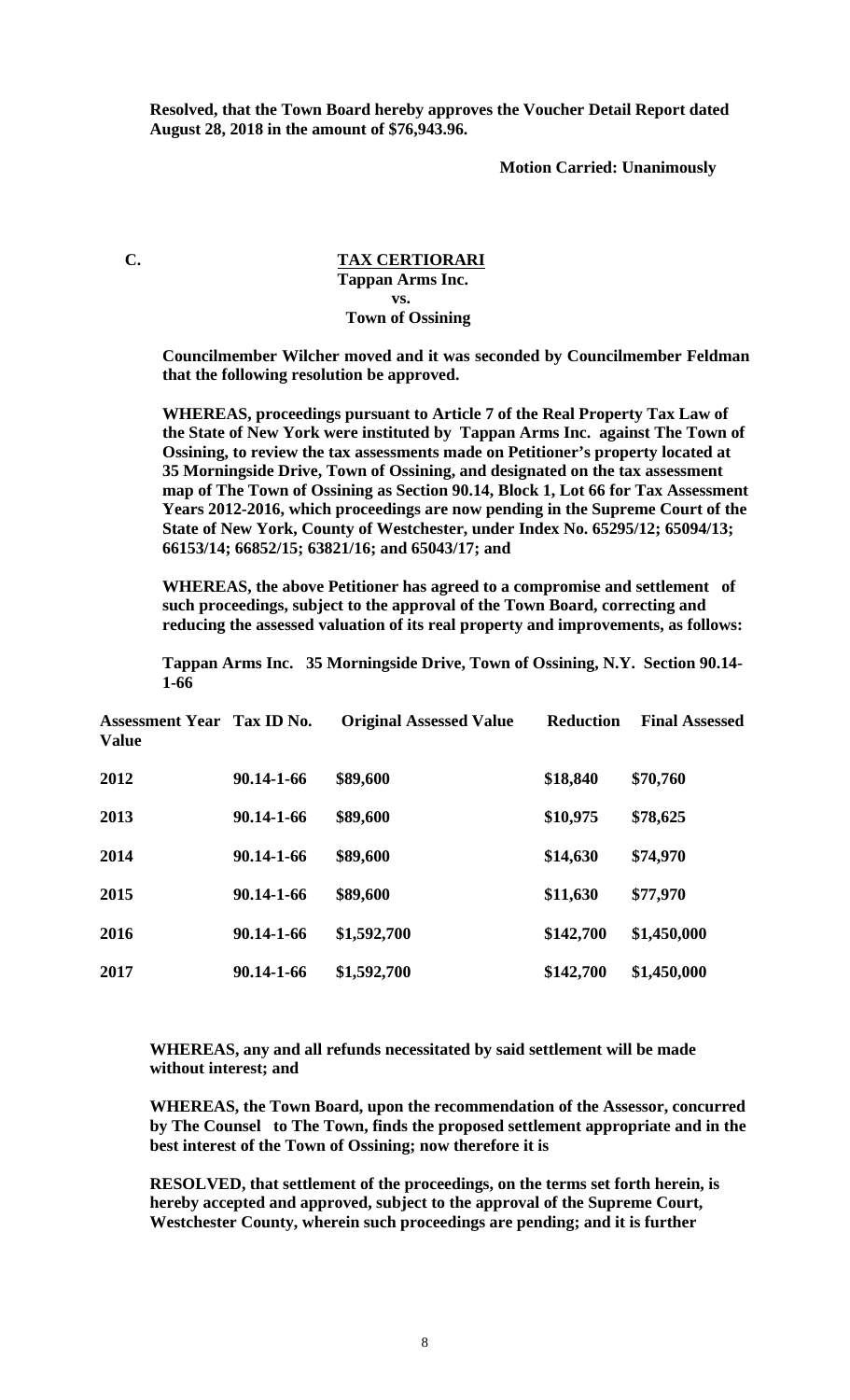**RESOLVED, that The Counsel to The Town is hereby authorized and directed to procure and execute any documents necessary to effectuate such settlement; and it is further** 

**RESOLVED, subject to the approval of the Supreme Court, Westchester County, that the Assessor is authorized and directed to make the changes and corrections to the individual unit assessment on the tax assessment roll of the Town of Ossining, which will be ordered pursuant to the Consent Judgment to be entered in accordance with the terms of this settlement, and the Receiver of Taxes is authorized and directed to process and pay the refund of Town of Ossining taxes estimated to be \$ 9,437.34, which will be ordered pursuant to said Consent Judgment.** 

 **Motion Carried: Unanimously** 

#### **D. TAX CERTIORARI Palladino, Inc.**

 **vs. Town of Ossining** 

> **Councilmember Wilcher moved and it was seconded by Councilmember D'Attore that the following resolution be approved.**

> **WHEREAS, proceedings pursuant to Article 7 of the Real Property Tax Law of the State of New York were instituted by Palladino, Inc. LLC against The Town of Ossining, to review the tax assessments made on Petitioner's property located at 192 North Highland Avenue, Town of Ossining and designated on the tax assessment map of The Town of Ossining as Section 89.11, Block 1, Lot 71, for Tax Assessment Years 2011-2016, which proceedings are now pending in the Supreme Court of the State of New York, County of Westchester, under Index Nos. 57289/11; 67950/12; 67265/13; 67188/14; 68077/15 and 65321/16; and**

**WHEREAS, the above Petitioner has agreed to a compromise and settlement of such proceedings, subject to the approval of the Town Board, correcting and reducing the assessed valuation of its real property and improvements, as follows:** 

**Palladino Inc. 192 North Highland Avenue, Town of Ossining, N.Y. Section 89.11, Block 1, Lot 71** 

| <b>Assessment Year Tax ID No.</b><br><b>Assessed Value</b> |            | <b>Original Assessed Value</b> | <b>Reduction</b> | Final     |
|------------------------------------------------------------|------------|--------------------------------|------------------|-----------|
| 2011                                                       | 89.11-1-71 | \$52,300                       | \$17,400         | \$34,900  |
| 2012                                                       | 89.11-1-71 | \$52,300                       | \$17,400         | \$34,900  |
| 2013                                                       | 89.11-1-71 | \$52,300                       | \$17,400         | \$34,900  |
| 2014                                                       | 89.11-1-71 | \$52,300                       | \$17,400         | \$34,900  |
| 2015                                                       | 89.11-1-71 | \$52,300                       | \$17,400         | \$39,200  |
| 2016                                                       | 89.11-1-71 | \$818,800                      | \$696,000        | \$122,800 |

**WHEREAS, any and all refunds necessitated by said settlement will be made without interest; and** 

**WHEREAS, the Town Board, upon the recommendation of the Assessor, concurred by The Counsel to The Town, finds the proposed settlement appropriate and in the best interest of the Town of Ossining; now therefore it is**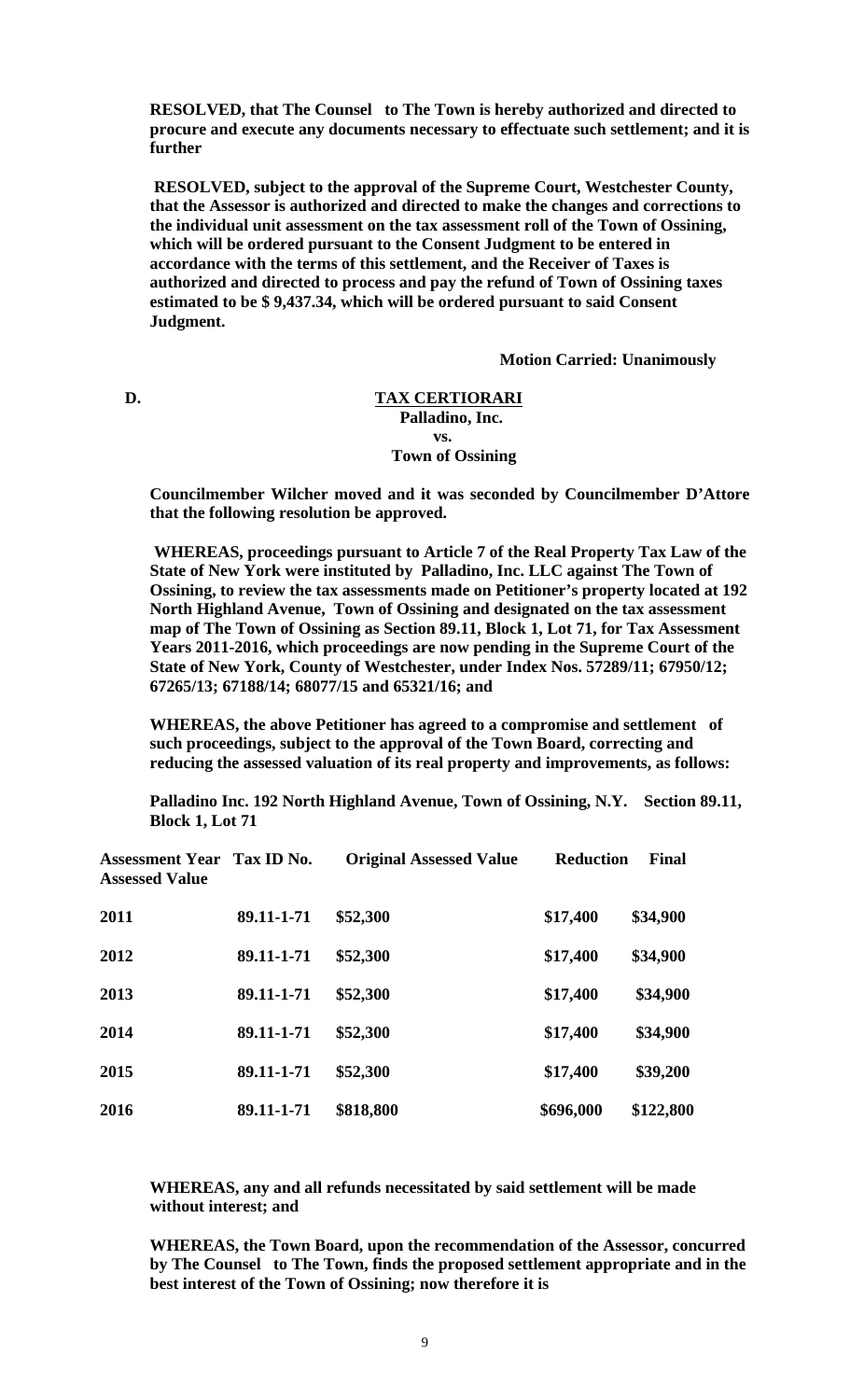**RESOLVED, that settlement of the proceedings, on the terms set forth herein, is hereby accepted and approved, subject to the approval of the Supreme Court, Westchester County, wherein such proceedings are pending; and it is further** 

**RESOLVED, that The Counsel to The Town is hereby authorized and directed to procure and execute any documents necessary to effectuate such settlement; and it is further** 

**RESOLVED, subject to the approval of the Supreme Court, Westchester County, that the Assessor is authorized and directed to make the changes and corrections to the individual unit assessment on the tax assessment roll of the Town of Ossining, which will be ordered pursuant to the Consent Judgment to be entered in accordance with the terms of this settlement, and the Receiver of Taxes is authorized and directed to process and pay the refund of Town of Ossining taxes estimated to be \$ 1,401.67, which will be ordered pursuant to said Consent Judgment.** 

 **Motion Carried: Unanimously**

**E. TAX CERTIORARI Lamisa Associates, LLC vs. Town of Ossining** 

> **Councilmember Feldman moved and it was seconded by Councilmember Wilcher that the following resolution be approved.**

> **WHEREAS, proceedings pursuant to Article 7 of the Real Property Tax Law of the State of New York were instituted by Lamisa Associates, LLC against The Town of Ossining, Village of Briarcliff Manor, to review the tax assessments made on Petitioner's properties, one located at 1312 Pleasantville Road, Village of Briarcliff Manor, Town of Ossining and designated on the tax assessment map of The Town of Ossining as Section 98.10, Block 1, Lot 5, and the other property located at 1326 Pleasantville Road, Village of Briarcliff Manor, Town of Ossining, and designated on the tax assessment map of The Town of Ossining as Section 98.10, Block 1, Lot 4, for Tax Assessment Years 2012-2017, which proceedings are now pending in the Supreme Court of the State of New York, County of Westchester, under Index Nos. 66926/12; 67162/2013; 67927/2014; 67282/2015; 64954/2016, and 64932/2017; and**

**WHEREAS, the above Petitioner has agreed to a compromise and settlement of such proceedings, subject to the approval of the Town Board, correcting and reducing the assessed valuation of its real property and improvements, as follows:** 

**Lamisa Associates, LLC, 1312 Pleasantville Road, Briarcliff Manor, N.Y. Town of Ossining, N.Y.** 

**Section 98.10-1-5** 

| <b>Assessment Year</b> | Tax ID No. | <b>Original Assessed Value</b> | <b>Reduction</b> | <b>Final Assessed Value</b> |
|------------------------|------------|--------------------------------|------------------|-----------------------------|
| 2012                   | 98.10-1-5  | \$49,400                       | \$0              | \$49,400                    |
| 2013                   | 98.10-1-5  | \$49,400                       | \$7,410          | \$41,990                    |
| 2014                   | 98.10-1-5  | \$49,400                       | \$7,910          | \$41,490                    |
| 2015                   | 98.10-1-5  | \$49,400                       | \$7,910          | \$41,490                    |
| 2016                   | 98.10-1-5  | \$819,200                      | \$122,880        | \$696,320                   |
| 2017                   | 98.10-1-5  | \$819,200                      | \$122,880        | \$696,320                   |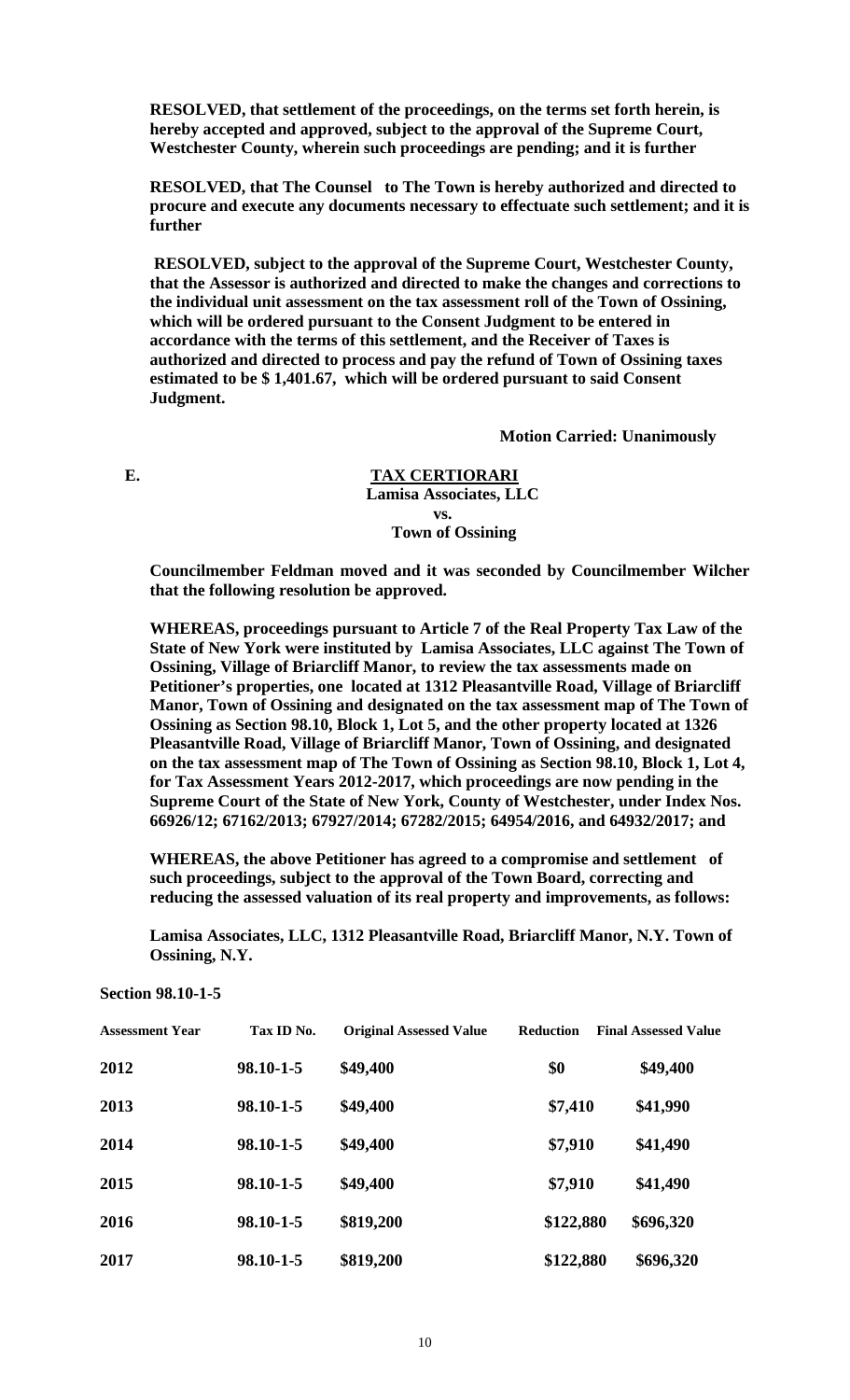**Lamisa Associates, LLC 1326 Pleasantville Road, Briarcliff Manor, N.Y., Town of Ossining, N.Y.** 

| <b>Assessment Year</b> | Tax ID No. | <b>Original Assessment Value</b> | <b>Reduction</b> | <b>Final Assessed Value</b> |
|------------------------|------------|----------------------------------|------------------|-----------------------------|
| 2012                   | 98.10-1-4  | \$35,800                         | \$0              | \$35,800                    |
| 2013                   | 98.10-1-4  | \$35,800                         | \$10,382         | \$25,418                    |
| 2014                   | 98.10-1-4  | \$35,800                         | \$10,740         | \$25,060                    |
| 2015                   | 98.10-1-4  | \$35,800                         | \$10,740         | \$25,060                    |
| 2016                   | 98.10-1-4  | \$554,200                        | \$166,260        | \$387,940                   |
| 2017                   | 98.10-1-4  | \$554,200                        | \$166,260        | \$387,940                   |

**Section 98.10-1-4** 

 **WHEREAS, any and all refunds necessitated by said settlement will be made without interest; and** 

**WHEREAS, the Town Board, upon the recommendation of the Assessor, concurred by The Counsel to The Town, finds the proposed settlement appropriate and in the best interest of the Town of Ossining; now therefore it is** 

**RESOLVED, that settlement of the proceedings, on the terms set forth herein, is hereby accepted and approved, subject to the approval of the Supreme Court, Westchester County, wherein such proceedings are pending; and it is further** 

**RESOLVED, that The Counsel to The Town is hereby authorized and directed to procure and execute any documents necessary to effectuate such settlement; and it is further** 

**RESOLVED, subject to the approval of the Supreme Court, Westchester County, that the Assessor is authorized and directed to make the changes and corrections to the individual unit assessment on the tax assessment roll of the Town of Ossining, which will be ordered pursuant to the Consent Judgment to be entered in accordance with the terms of this settlement, and the Receiver of Taxes is authorized and directed to process and pay the refund of Town of Ossining taxes estimated to be \$ 1,122.64 , which will be ordered pursuant to said Consent Judgment.** 

 **Motion Carried: Unanimously**

# F. TAX CERTIORARI  **David Swope**

#### **vs. Town of Ossining**

**Councilmember D'Attore moved and it was seconded by Councilmember Wilcher that the following resolution be approved.** 

**WHEREAS, proceedings pursuant to Article 7 of the Real Property Tax Law of the State of New York were instituted by David Swope against The Town of Ossining, to review the tax assessments made on Petitioner's property located at Hawkes Avenue, Town of Ossining and designated on the tax assessment map of The Town of Ossining as Section 80.16, Block 1, Lot 9, for Tax Assessment Years 2016-2017, which proceedings are now pending in the Supreme Court of the State of New York, County of Westchester, under Index Nos. 64742/16 and 66129/17; and**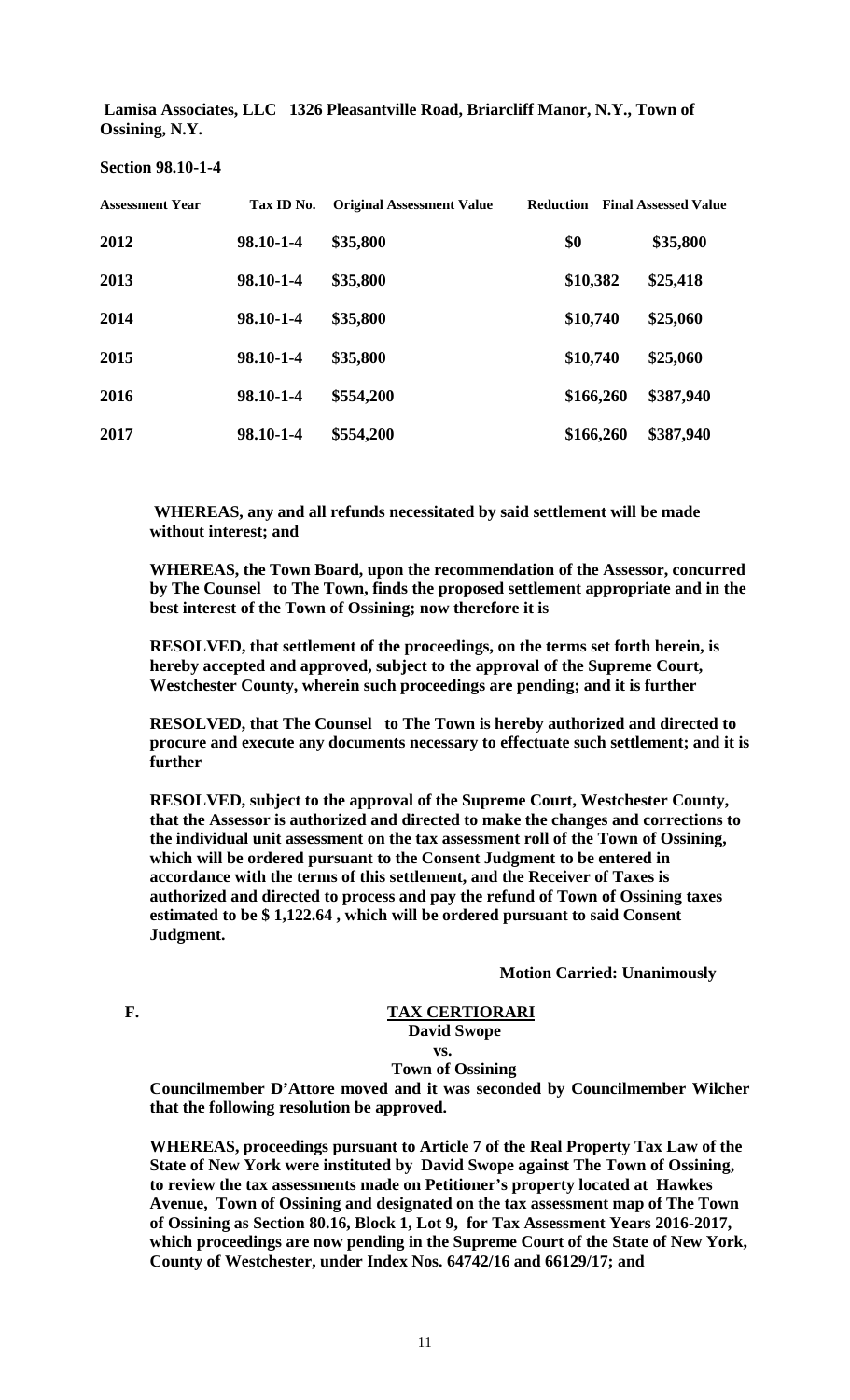**WHEREAS, the above Petitioner has agreed to a compromise and settlement of such proceedings, subject to the approval of the Town Board, correcting and reducing the assessed valuation of its real property and improvements, as follows:** 

**David Swope Hawkes Avenue Town of Ossining, N.Y. Section 80.16, Block 1, Lot 9** 

| <b>Assessment Year Tax ID No.</b> |           | <b>Original Assessed Value</b> | <b>Reduction</b> | <b>Final Assessed Value</b> |
|-----------------------------------|-----------|--------------------------------|------------------|-----------------------------|
| 2016                              | 80.16-1-9 | \$734,000                      | \$234,000        | \$500,000                   |
| 2017                              | 80.16-1-9 | \$734,000                      | \$234,000        | \$500,000                   |

**WHEREAS, any and all refunds necessitated by said settlement will be made without interest; and** 

**WHEREAS, the Town Board, upon the recommendation of the Assessor, concurred by The Counsel to The Town, finds the proposed settlement appropriate and in the best interest of the Town of Ossining; now therefore it is** 

**RESOLVED, that settlement of the proceedings, on the terms set forth herein, is hereby accepted and approved, subject to the approval of the Supreme Court, Westchester County, wherein such proceedings are pending; and it is further** 

**RESOLVED, that The Counsel to The Town is hereby authorized and directed to procure and execute any documents necessary to effectuate such settlement; and it is further** 

**RESOLVED, subject to the approval of the Supreme Court, Westchester County, that the Assessor is authorized and directed to make the changes and corrections to the individual unit assessment on the tax assessment roll of the Town of Ossining, which will be ordered pursuant to the Consent Judgment to be entered in accordance with the terms of this settlement, and the Receiver of Taxes is authorized and directed to process and pay the refund of Town of Ossining taxes estimated to be \$ 3,703.43, which will be ordered pursuant to said Consent Judgment.** 

 **Motion Carried: Unanimously**

## **G. Finance- 2018 Budget Adjustments for Equipment Purchases**

**Councilmember Wilcher moved and it was seconded by Councilmember Shaw that the following resolution be approved.** 

**Resolved, that the Town Board of the Town of Ossining authorizes a budget adjustment for the purchase of a Kenworth Chassis with Hooklift Hoist funded partially by 2017 Capital Project 5202, Recreation Heavy Equipment, in the amount of \$62,293, and a transfer from General fund balance of \$62,506.** 

| Increase: | 1007110.201 | \$62,506-Parks Equipment (Expenditures) |
|-----------|-------------|-----------------------------------------|
| Increase: | 100060.4795 | \$62,506-General Fund Balance (Revenue) |

**Supervisor Levenberg stated that this truck has already been hard at work and played a big role in getting the pavilion and parks improvements complete at Gerlach.** 

 **Motion Carried: Unanimously**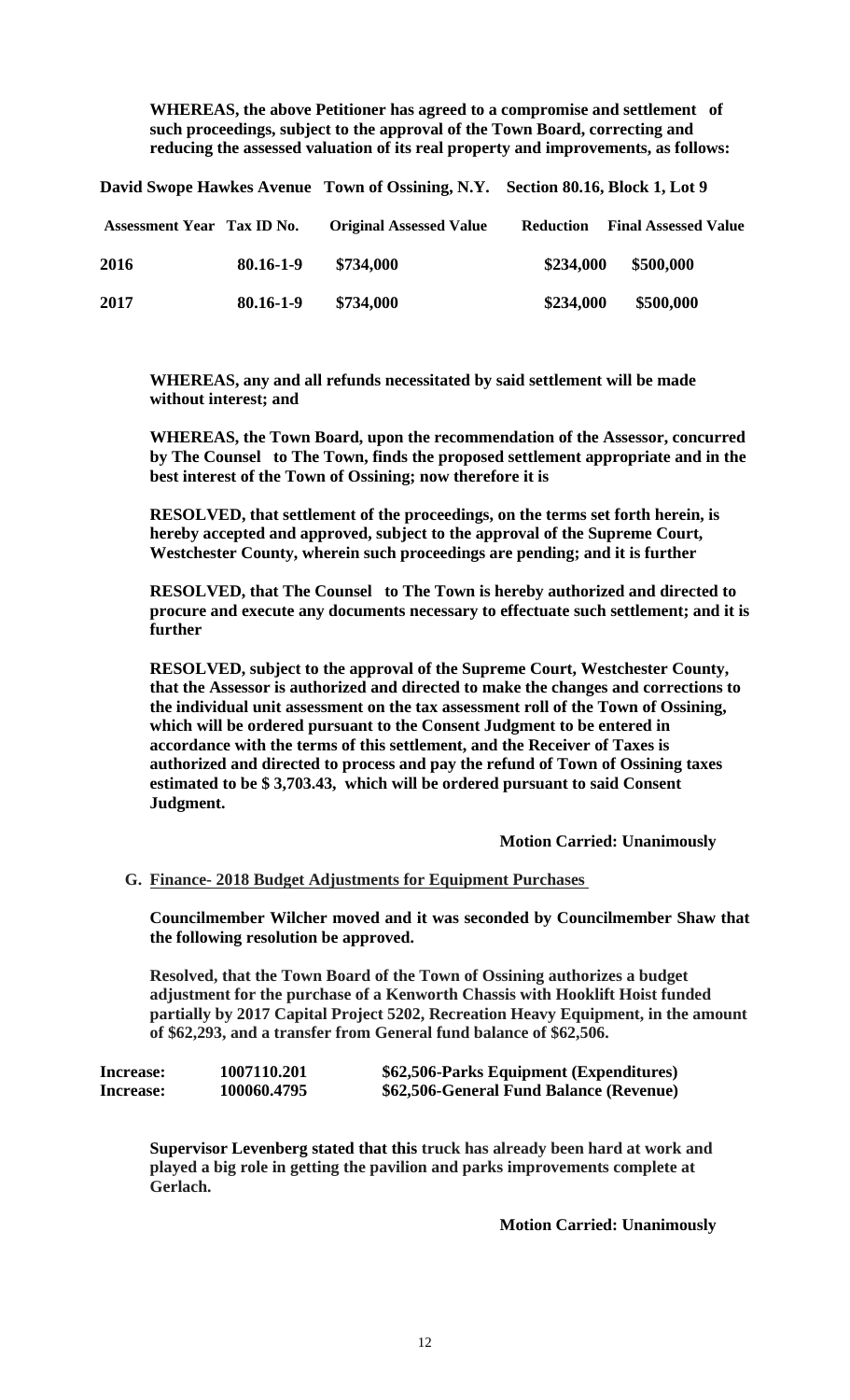# **H. Finance- 2018 Budget Adjustments for Equipment Purchases**

**Councilmember Shaw moved and it was seconded by Councilmember Wilcher that the following resolution be approved.** 

**Resolved, that the Town Board of the Town of Ossining authorizes a budget adjustment for the purchase of a Elgin Broom Badger Street Sweeper funded by 2018 budgeted expenditures of \$126,500, and a transfer from Highway fund balance of \$71,780.** 

| Increase: | 3105130.201 | \$71,780-Highway Machinery (Expenditures) |
|-----------|-------------|-------------------------------------------|
| Increase: | 310060.4795 | \$71,780-General Fund Balance (Revenue)   |

**Supervisor Levenberg stated that Kevin Moore speaks very highly of this new machine which has saved time and is doing a great job keeping our streets clean.** 

 **Motion Carried: Unanimously**

## **I. Temporary Beer/Wine/Cider Permit for Facilities Rental- October 12th, 2018**

**Councilmember Shaw moved and it was seconded by Councilmember Wilcher that the following resolution be approved.** 

**Resolved that the Town Board of the Town of Ossining hereby authorizes the Supervisor to sign the Landlord Authorization Form for the New York State Liquor Authority for a Temporary Beer/Wine/Cider license for Ms. Elisha Simpson, who is in the process of filing an application for the rental of the Cedar Lane Arts Center in the Town of Ossining on Friday, October 12th, 2018; and** 

**Be it further Resolved, that the applicant will provide proof of insurance and the letter of indemnity to the Town in a form acceptable to Counsel to the Town.** 

#### **Motion Carried: Unanimously**

# **J. Personnel: Town Tax Office- Appointment**

**Councilmember Shaw moved and it was seconded by Councilmember Wilcher that the following resolution be approved.** 

**Resolved, that the Town Board of the Town of Ossining hereby appoints Martha Quituisaca, Ossining, to the probationary position of Part-Time Intermediate Clerk in the Town Tax Office, at an hourly rate of \$13.00, effective August 27th, 2018.** 

**Supervisor Levenberg stated that our Receiver of taxes has informed us the Martha Quituisaca has been working out so well in her office and has been so helpful to the people, she would like to appoint her to the probationary position of Part-Time Intermediate Clerk in the Town Tax Office.** 

 **Motion Carried: Unanimously** 

#### **K. Resolution Supporting Attendance Awareness Month**

**Councilmember D'Attore moved and it was seconded by Councilmember Wilcher that the following resolution be approved.** 

**WHEREAS, good attendance is essential to student achievement and graduation, and we are committed to dedicating our resources and attention to reducing chronic absenteeism rates with a focus starting as early as Pre-kindergarten and Kindergarten; and**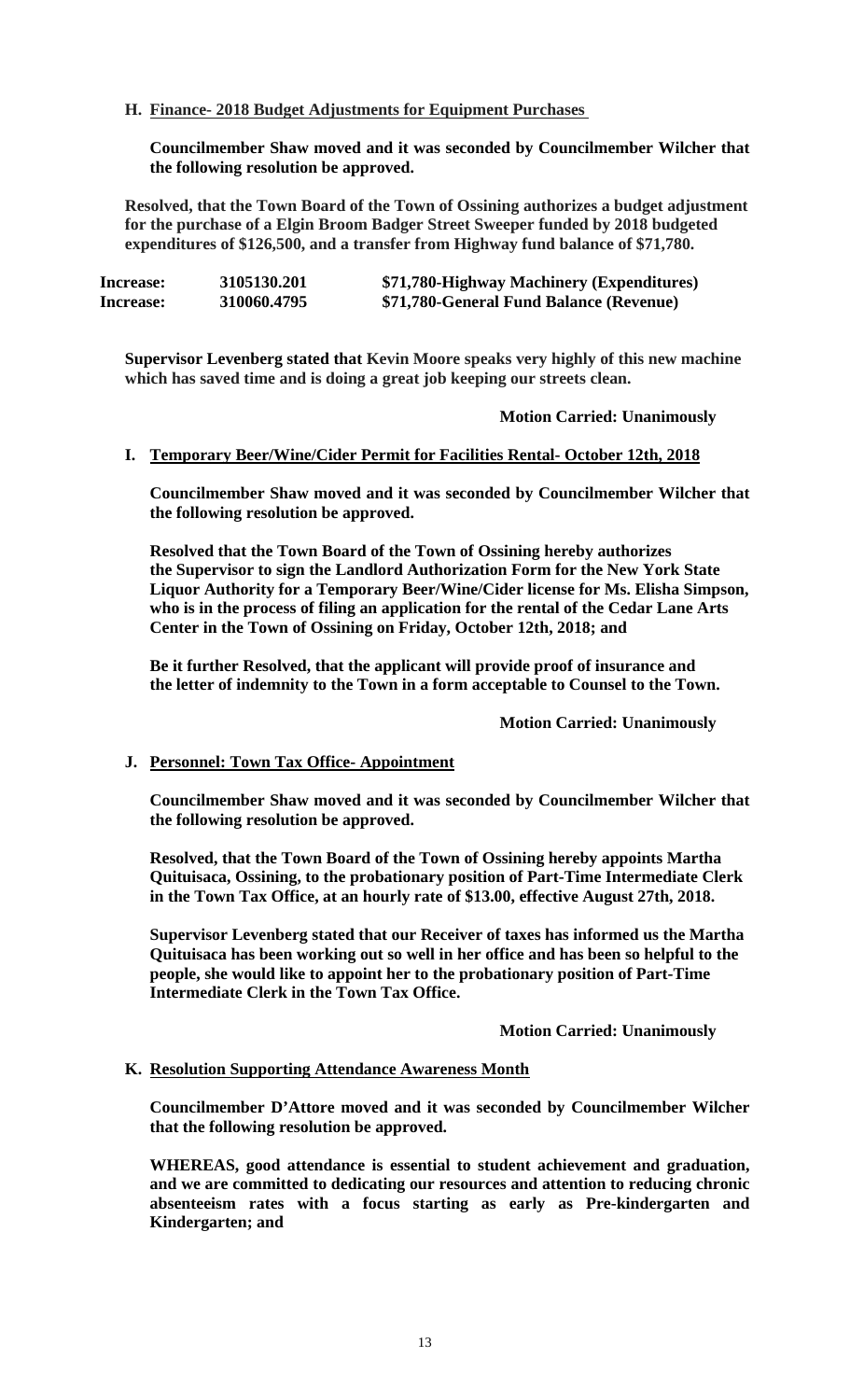**WHEREAS, chronic absence – missing 10 percent or more of school for any reason including excused and unexcused absences, or just two or three days a month – is a proven predictor of academic trouble and dropout rates; and** 

**WHEREAS, improving attendance and reducing chronic absence takes commitment, collaboration and tailored approaches to particular challenges and strengths in each community; and** 

**WHEREAS, chronic absence predicts lower third-grade reading proficiency, course failure and eventual dropout, it weakens our communities and our local economy; and** 

**WHEREAS, the impact of chronic absence hits students in low-income communities and children of color particularly hard if they don't have the resources to make up for lost time in the classroom and are more likely to face systemic barriers to getting to school – such as unreliable transportation, lack of access to health care, unstable or unaffordable housing; and** 

**WHEREAS, attendance gaps among groups of students often turn into achievement gaps that undermine student success. Chronic absence particularly exacerbates the achievement gap that separates students in low-income communities from their peers, since students from low-income communities are both more likely to be chronically absent and more likely to be affected academically by missing school; and** 

**WHEREAS, absenteeism also undermines efforts to improve struggling schools, since it is hard to measure improvement in classroom instruction if students are not in class to benefit from them; and** 

**WHEREAS, schools and community partners can reach out more frequently to absent students to determine what barriers they face to attending school and what would help them attend more regularly; and** 

**WHEREAS, healthcare providers can share the importance of school attendance with families and can offer proactive, preventive care to reduce absences; and** 

**WHEREAS, all students – even those who show up regularly – are affected by chronic absence because teachers must spend time reviewing for students who missed lessons; and** 

**WHEREAS, chronic absence can be significantly reduced when schools, families and communities work together to monitor and promote good attendance and address hurdles that keep children from getting to school; and** 

**NOW, THEREFORE BE IT RESOLVED, that as the Town Board of the Town of Ossining, we support our school districts and will continue to stand with the nation in recognizing September as "Attendance Awareness Month." We hereby commit to focusing on reducing chronic absenteeism to give all children an equitable opportunity to learn, grow and thrive academically, emotionally and socially.** 

 **Motion Carried: Unanimously** 

# **L. Resolution Extending Water IMA**

**Councilmember Wilcher moved and it was seconded by Councilmember D'Attore that the following resolution be approved.** 

**WHEREAS, the Town of Ossining and Village of Ossining entered into an intermunicipal agreement commencing on January 1, 2002 for the Village to supply the unincorporated area of the Town with water ("2002 Agreement"); and** 

**WHEREAS, the term of the 2002 Agreement was for a period of 15 years; and**